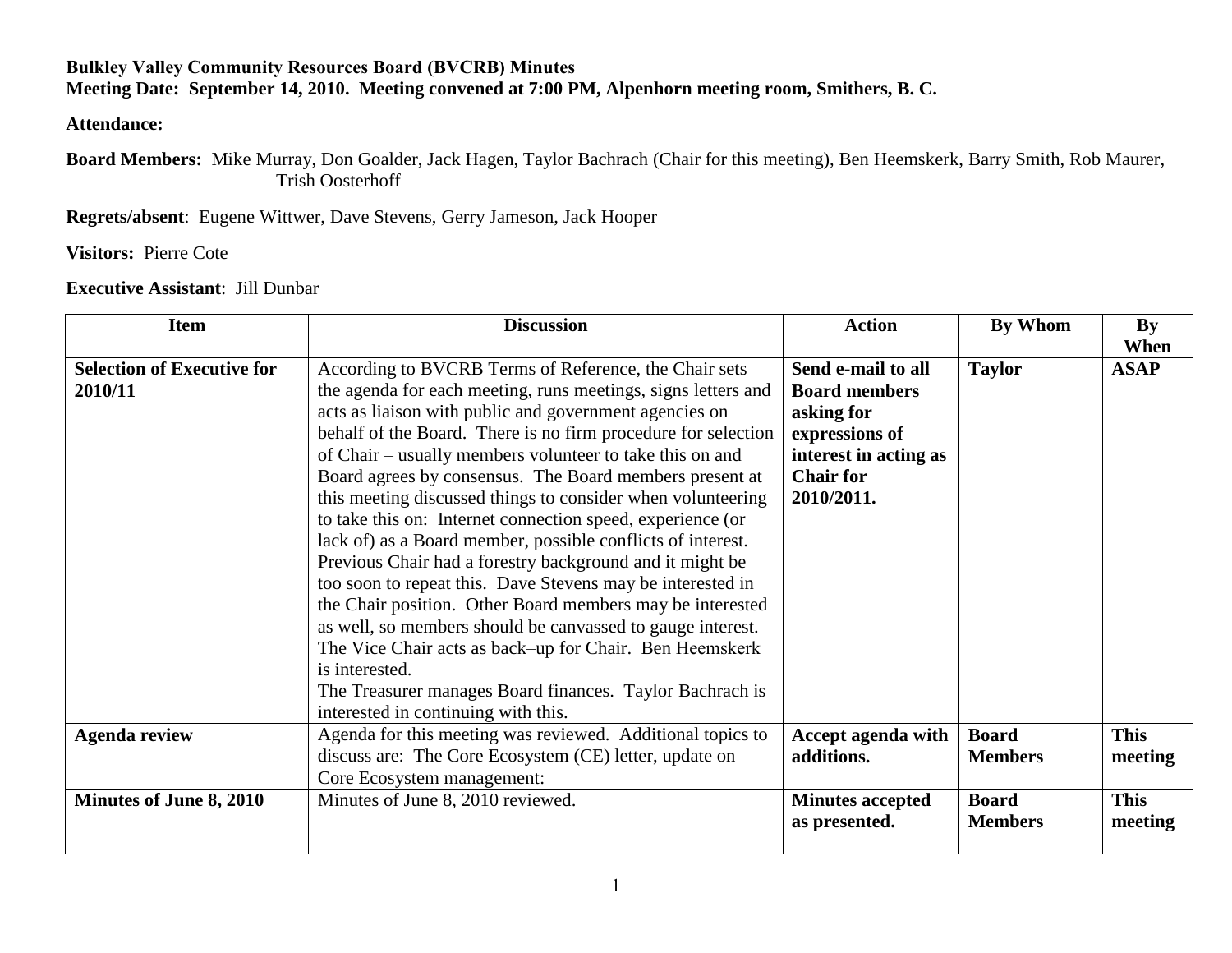| <b>Item</b>                                              | <b>Discussion</b>                                                                                                                                                                                                                                                                                                                                                                                                                                                                                                                                                                                                                                                                                                                                                                                                                                                                                                                         | <b>Action</b>                                                                                         | <b>By Whom</b>                                                                                  | By                                    |
|----------------------------------------------------------|-------------------------------------------------------------------------------------------------------------------------------------------------------------------------------------------------------------------------------------------------------------------------------------------------------------------------------------------------------------------------------------------------------------------------------------------------------------------------------------------------------------------------------------------------------------------------------------------------------------------------------------------------------------------------------------------------------------------------------------------------------------------------------------------------------------------------------------------------------------------------------------------------------------------------------------------|-------------------------------------------------------------------------------------------------------|-------------------------------------------------------------------------------------------------|---------------------------------------|
| <b>Subcommittee Membership</b>                           | The role of subcommittee members is to give a brief report<br>on any actions that have occurred over the past month,<br>research issues, and write responses as needed.<br>Occasionally members of the public who are not BVCRB<br>Board members join subcommittees to work on projects or<br>issues.<br>Mining Subcommittee: Rob Maurer and Don Goalder will<br>sit on this committee.<br><b>Recreation Subcommittee: Trish Oosterhoff, Gerry</b><br>Jameson, and Ben Heemskerk.<br><b>Referrals and Land Tenures Subcommittee: Mike</b><br>Murray, Barry Smith, Dave Stevens (to be confirmed).<br>Water and Fish Subcommittee: Don Goalder, Jack<br>Hooper (to be confirmed).<br><b>Forestry, Range and Agriculture Subcommittee: Jack</b><br>Hagen, Barry Smith, Mike Murray, Eugene Wittwer (to be<br>confirmed).<br>Monitoring and Land Use Plans Subcommittee: Ben<br>Heemskerk, Taylor Bachrach, Barry Smith, and BVCRB<br>Chair. | <b>Members that are</b><br>absent should<br>confirm which<br>subcommittees they<br>are interested in. | <b>Eugene</b><br>Wittwer,<br><b>Dave</b><br>Stevens,<br>Gerry<br>Jameson,<br><b>Jack Hooper</b> | When<br><b>Next</b><br><b>Meeting</b> |
| <b>Subcommittee</b><br>Reports/Issues/<br>Correspondence | 1. Recreation<br><b>RAMP update: Discussion:</b> The RAMP portion of the<br>LRMP requires completion. Funding for a facilitator and<br>administration is required in order to go ahead. Emily<br>McGiffin, who has been hired by the Town of Smithers to<br>prepare funding proposals for community groups, has<br>submitted a proposal on behalf of the BVCRB to the<br>Mountain Equipment Co-op. No results of this proposal<br>have been received to date.<br>Ben: The BVCRB letter commenting on the Job<br>Opportunities Program projects should be sent out.<br>Core Ecosystem management: Some mountain bike trails<br>go through CE's. There is probably little impact but it is<br>positive that the Ministry of Forests (MoF) is recognizing<br>that they are being located in CE's.                                                                                                                                            | <b>Finalize and send</b><br><b>JOP</b> letter.                                                        | <b>Ben/Jill</b>                                                                                 | <b>ASAP</b>                           |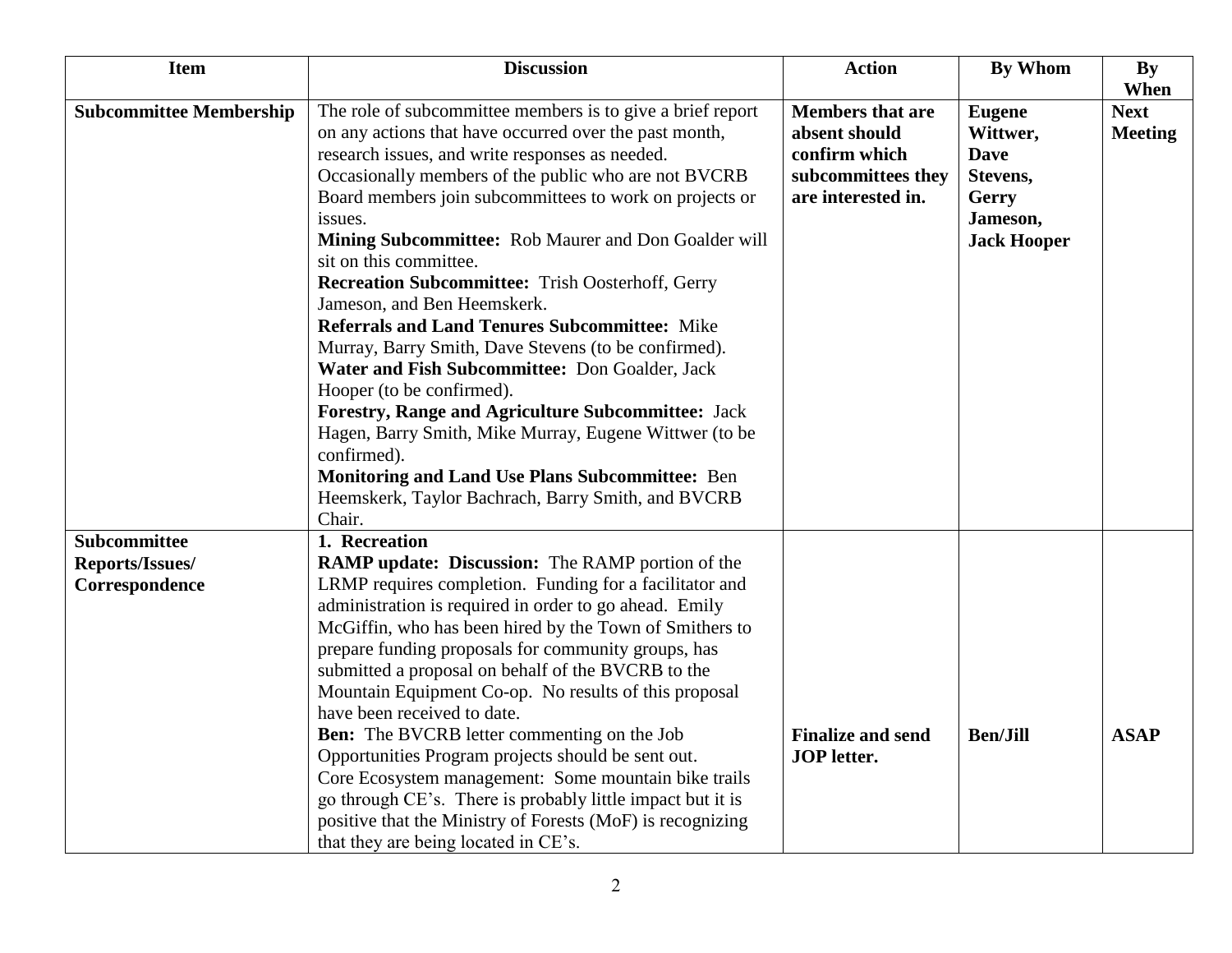| <b>Item</b>                                                                     | <b>Discussion</b>                                                                                                                                                                                                                                                                                                                                                                                                                                                                                                                                                                                                                                                                                                                                                                                                                                                                                                                                                                                                                                                                                                                                                                                                                                                                                                                                                                                                                                                                             | <b>Action</b>                                                                                                                                   | By Whom                                         | By   |
|---------------------------------------------------------------------------------|-----------------------------------------------------------------------------------------------------------------------------------------------------------------------------------------------------------------------------------------------------------------------------------------------------------------------------------------------------------------------------------------------------------------------------------------------------------------------------------------------------------------------------------------------------------------------------------------------------------------------------------------------------------------------------------------------------------------------------------------------------------------------------------------------------------------------------------------------------------------------------------------------------------------------------------------------------------------------------------------------------------------------------------------------------------------------------------------------------------------------------------------------------------------------------------------------------------------------------------------------------------------------------------------------------------------------------------------------------------------------------------------------------------------------------------------------------------------------------------------------|-------------------------------------------------------------------------------------------------------------------------------------------------|-------------------------------------------------|------|
| No update.<br>property.<br>5. Water and Fish:<br>No news.<br><b>Discussion:</b> | 2. Mining and Energy Development<br><b>Rob Maurer:</b> This has been quite a good year for mining,<br>and it looks like work will increase. Eagle Peaks/Metal<br>Mountain at Dome Mountain is getting close to producing.<br>This is a small scale gold mine. Milling will be done off site<br>for now. Investors are still needed.<br>There is other activity at Coles Creek, Poplar Lake, and the<br>Zymo property at Louise Lake.<br>Rob explained that "junior" companies do feasibility and<br>exploration work, while "senior" companies buy the junior<br>companies and run the actual mining operations.<br>There may be a conference on mining for non-miners<br>coming up, and Rob will provide details of this to the Board<br>when they are available.<br>3. Forestry, Range and Agriculture<br>4. LWBC Referrals and Land Tenures<br>Referral 6408302 McKnight: Discussion: This is an<br>application to construct a driveway. It does go through a<br>Core Ecosystem but this is probably not a problem. Access<br>plans weren't always developed for subdivisions as they are<br>now. The owners, however, have a right to access their<br>Agencies should check zoning and refer to the LRMP in<br>referrals and the Board will request this in referral responses.<br>6. Monitoring and Land Use Plans<br>MoF LRMP workshop: "Revisiting the Balance".<br>The BVCRB would like to co-convene the event, and not<br>have it agency-driven. It is agreed that two days will be | Prepare draft reply<br>to this referral, and<br>circulate to Board<br>members. Call<br><b>Lands and advise</b><br>that reply is coming<br>ASAP. | <b>Barry Smith</b><br>and Mike<br><b>Murray</b> | When |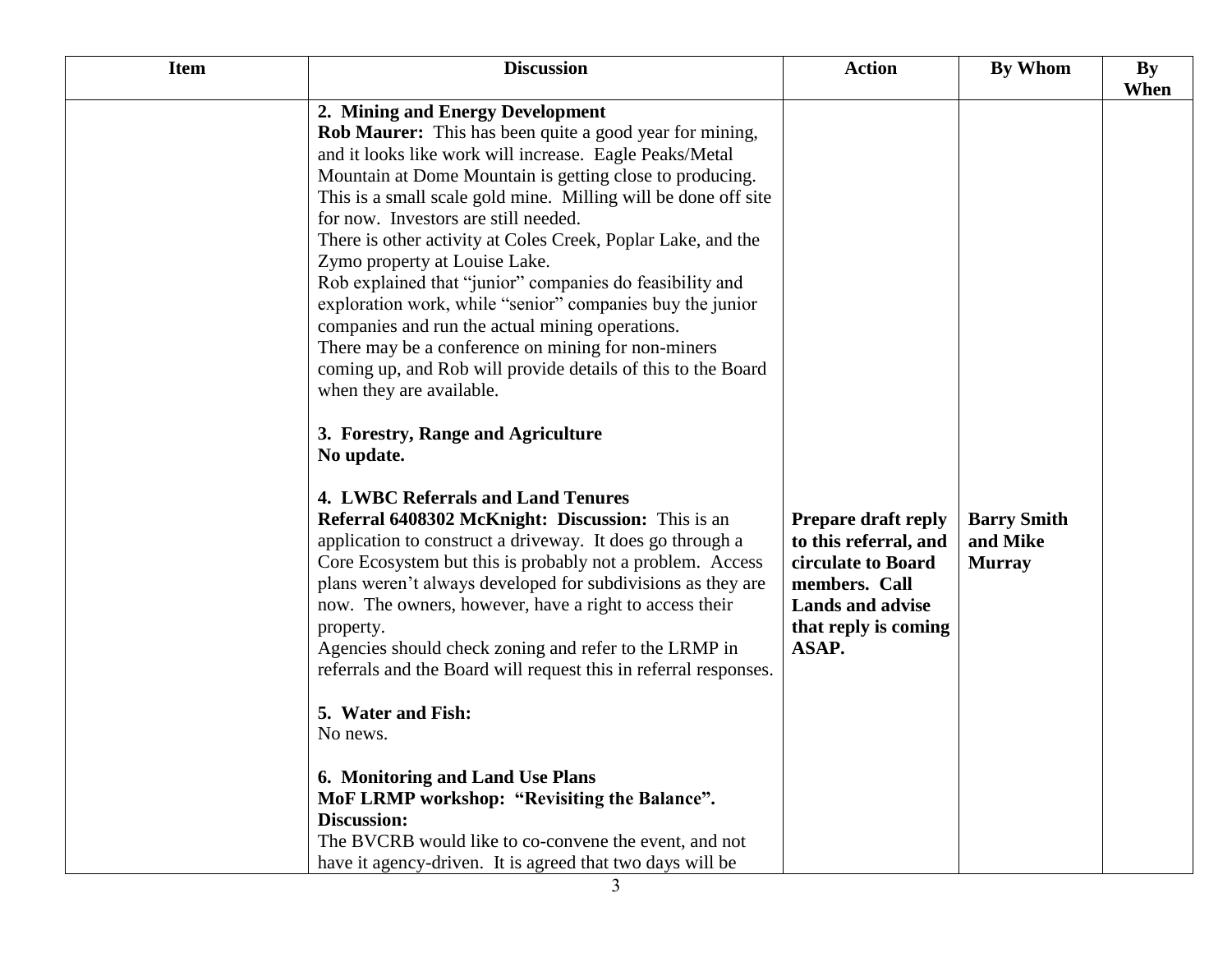| <b>Item</b>    | <b>Discussion</b>                                                                                                                                                                                                                                                                                                                                                                                                                                                                                                                                                                                                                                                                                                                                                                                                                                                                                                       | <b>Action</b>                                                                                                               | <b>By Whom</b>                 | By   |
|----------------|-------------------------------------------------------------------------------------------------------------------------------------------------------------------------------------------------------------------------------------------------------------------------------------------------------------------------------------------------------------------------------------------------------------------------------------------------------------------------------------------------------------------------------------------------------------------------------------------------------------------------------------------------------------------------------------------------------------------------------------------------------------------------------------------------------------------------------------------------------------------------------------------------------------------------|-----------------------------------------------------------------------------------------------------------------------------|--------------------------------|------|
|                | required; weekdays are preferred. Either Monday/Tuesday<br>or Thursday/Friday preferred, in order to tag on to the<br>weekend. Invitations should be extended to all BVCRB<br>members, and some former members – e.g. Wes Giesbrecht,<br>Sybille Haeussler.<br>Rick Trowbridge is suggested as facilitator. Rob is willing<br>to approach him as/when needed.<br>The CRB has a budget of \$1000.00 to contribute, thanks to a<br>grant from the Bulkley Valley Credit Union, obtained by<br>Dave Stevens.<br>The workshop focus should be expanded from a forestry<br>focus. The SRMP would need to be included in discussions.<br>Private land development, visual quality, and recreation<br>could be additional topics.<br>Venue possibilities are: MOF, Glacier Toyota, BV Research<br>Centre, Old Church, Pioneer Place, other???<br>Smithers Exploration Group has audio/visual equipment to<br>lend if required. | <b>Continue to</b><br>participate in<br>developing plans<br>for this workshop;<br>provide feedback<br>from Board to<br>MoF. | Dave and<br><b>Ben</b>         | When |
|                | <b>LRMP 101: Ben:</b> The Board will hold an introductory<br>session on the LRMP this fall for new Board members.<br>Topics will include: Purpose of the BVCRB; how the<br>LRMP, SRMP, and Objectives Set By Government fit<br>together; how legislation and the plans work together; etc.<br>Original Board members could be invited, to discuss trade-<br>offs that were negotiated. Agency employees could be<br>invited. Some of the content would be appropriate to<br>include in the "Revisiting the Balance" workshop as well.                                                                                                                                                                                                                                                                                                                                                                                   | <b>Schedule "LRMP</b><br>$101$ " for an<br>upcoming BVCRB<br>meeting.                                                       | <b>Board</b><br><b>Members</b> |      |
| Administration | Treasurer's Report: Current bank balance is \$2,900.95.                                                                                                                                                                                                                                                                                                                                                                                                                                                                                                                                                                                                                                                                                                                                                                                                                                                                 |                                                                                                                             |                                |      |
|                | Meeting venue: There is currently no charge to use the<br>Alpenhorn meeting room; however, a fee will be charged in<br>the near future. Other venues will need to be considered.                                                                                                                                                                                                                                                                                                                                                                                                                                                                                                                                                                                                                                                                                                                                        |                                                                                                                             |                                |      |